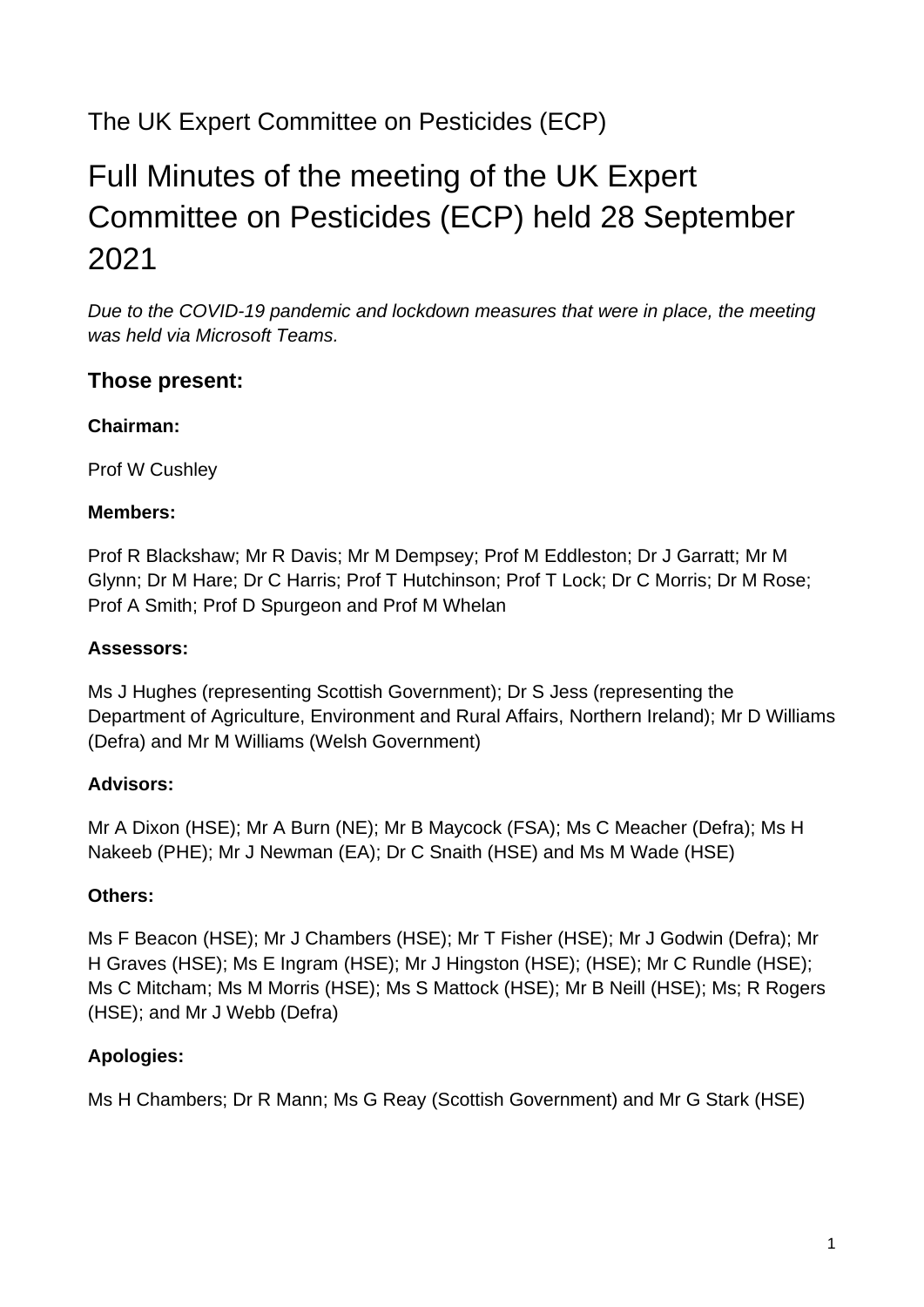# **Agenda Item 1: Introduction**

1.1 The Chair reminded the meeting of the confidentiality of the papers and the discussion of their contents. If Members believed that they had a commercial or financial interest in any of the items being discussed, they were required to declare their interest to the Chair and Secretariat prior to the meeting. They may then either be invited to absent themselves from the discussions, not participate, and/or not be involved in any discussions and decision-making, unless invited to do so.

1.2 Two Members identified a potential conflict of interest. One declared a non-direct conflict of interest; they chose to withdraw from the meeting for the discussion of this item. The other declared they were aware their employer had previously been involved with active substances that would be discussed within the meeting. As the member had not been involved in this work, it was decided this was a non-personal specific conflict and they could remain and participate in discussion on the relevant agenda items.

1.3 Representatives from Defra declared a conflict of interest where they were aware that their employer was involved in the application being discussed. As the representatives had not been involved in this work, it was decided this was a non-personal specific conflict and they could remain and participate in discussion on the relevant agenda items.

# **Agenda Item 2: Full Minutes of the previous meeting [ECP 1 (47/2021)]**

2.1 The draft Full Minutes of the July 2021 meeting were agreed.

# **Agenda Item 3: Matters Arising and Forward Business Plan [ECP 2 (46/2021)]**

3.1 The Secretariat provided an update on matters arising from previous meetings and invited Members to suggest any additions/amendments to the forward business plan which would be incorporated before the next meeting.

3.2 The Chair informed Members he had recently received further correspondence from Buglife. It was agreed to bring the issue to the Business Management Group to find an appropriate time in the ECP meeting calendar to discuss the correspondence.

3.3 Members expressed thanks to the HSE specialists involved in providing a familiarisation session on GB Maximum Residue Levels post-EU exit prior to the meeting.

3.4 Members noted the publication of 'POSTbrief 43, Pesticides and Health' following consultation with several individual members. The Secretariat agreed to send Members' feedback on how the Committee's contributions were included in the report to the authors.

### **Action: Secretariat**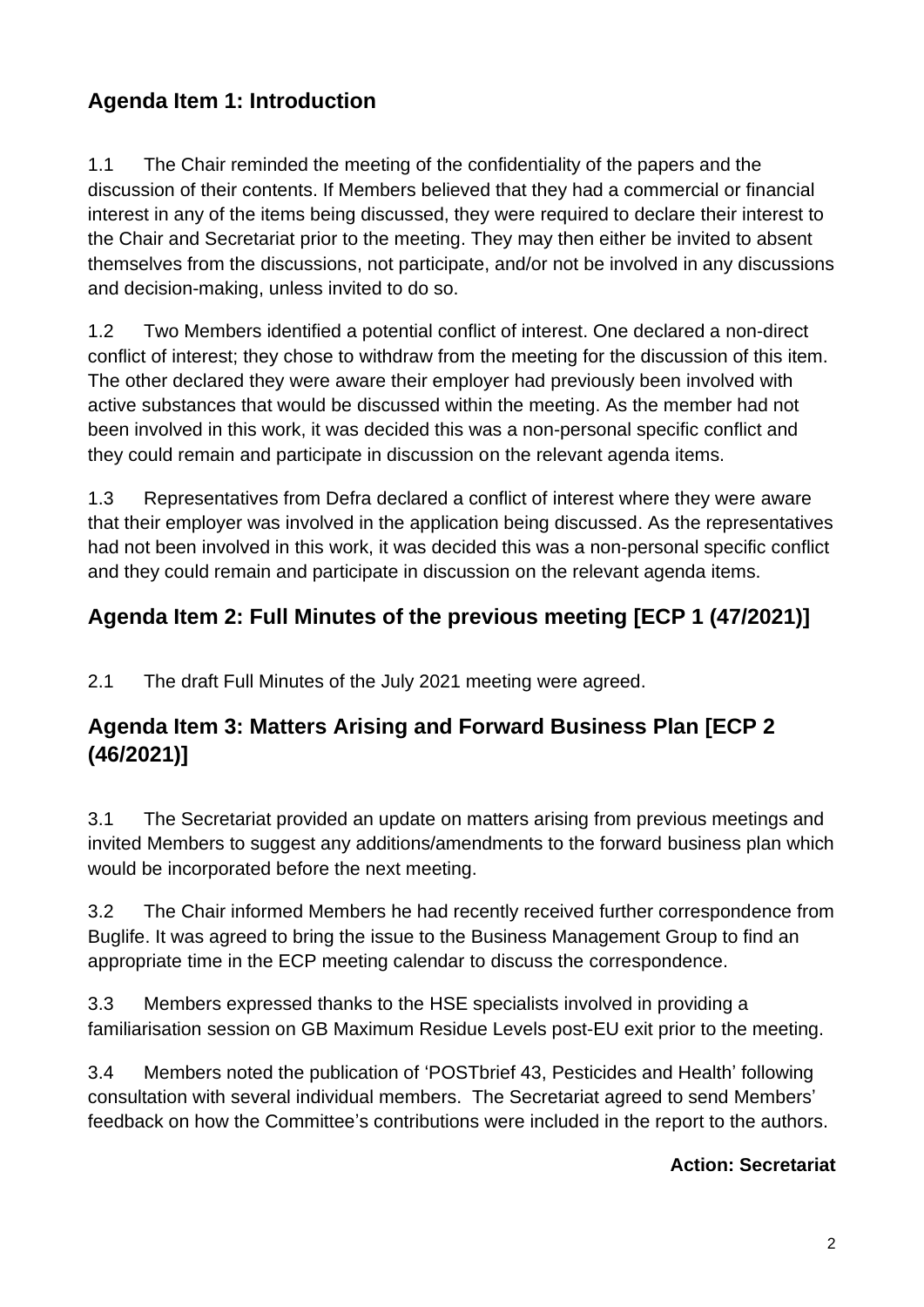# **Agenda item 4: Emergency Authorisation: 'Revive II' on amenity and roadside trees [ECP 3 – 3-1 (46/2021)]**

4.1 The Government has received an application for emergency authorisation under Article 53 of Regulation 1107/2009 for the use of 'Revive II' (contains 95 g/l emamectin benzoate) to be used as an insecticide primarily on ash trees, but including a wide range of amenity trees.

4.2 The Committee was asked to advise on:

- Is HSE'S interpretation of the laboratory, semi-field and field data was scientifically valid?
- Is it is possible to mitigate the risk to non-target organisms from the proposed use?
- Is the recolonization of non-target organisms likely from untreated trees in the area given that the proposed use is on targeted trees?
- Is there any merit in the applicant's proposal to net treated trees?

4.3 Members discussed the application, and their full advice can be found in Annex 1 of these minutes.

# **Agenda item 5: Emergency Authorisation: 'Cruiser SB' on Sugar Beet [ECP 4 – 4-1 (46/2021)]**

5.1 The Government has received an application for emergency authorisation under Article 53 of Regulation 1107/2009 for the use of 'Cruiser SB' (contains thiamethoxam) intended to treat sugar beet against Beet virus yellows, transmitted by aphids (mainly *Myzus persicae*)

- 5.2 The Committee was asked to advise on the following
	- If there is any additional relevant evidence on the chronic risk to adult honeybees that should have been taken into account
	- If there is any relevant evidence on the potential risk to adult honeybees from guttation that should have been taken into account. If authorisation is granted, can members suggest any suitable monitoring that could be conducted by growers and the sugar industry which would further governments' understanding of the risk to honeybees
- 5.3 The Committee was asked to give its views on
	- The likelihood of impacts at the colony level from proposed use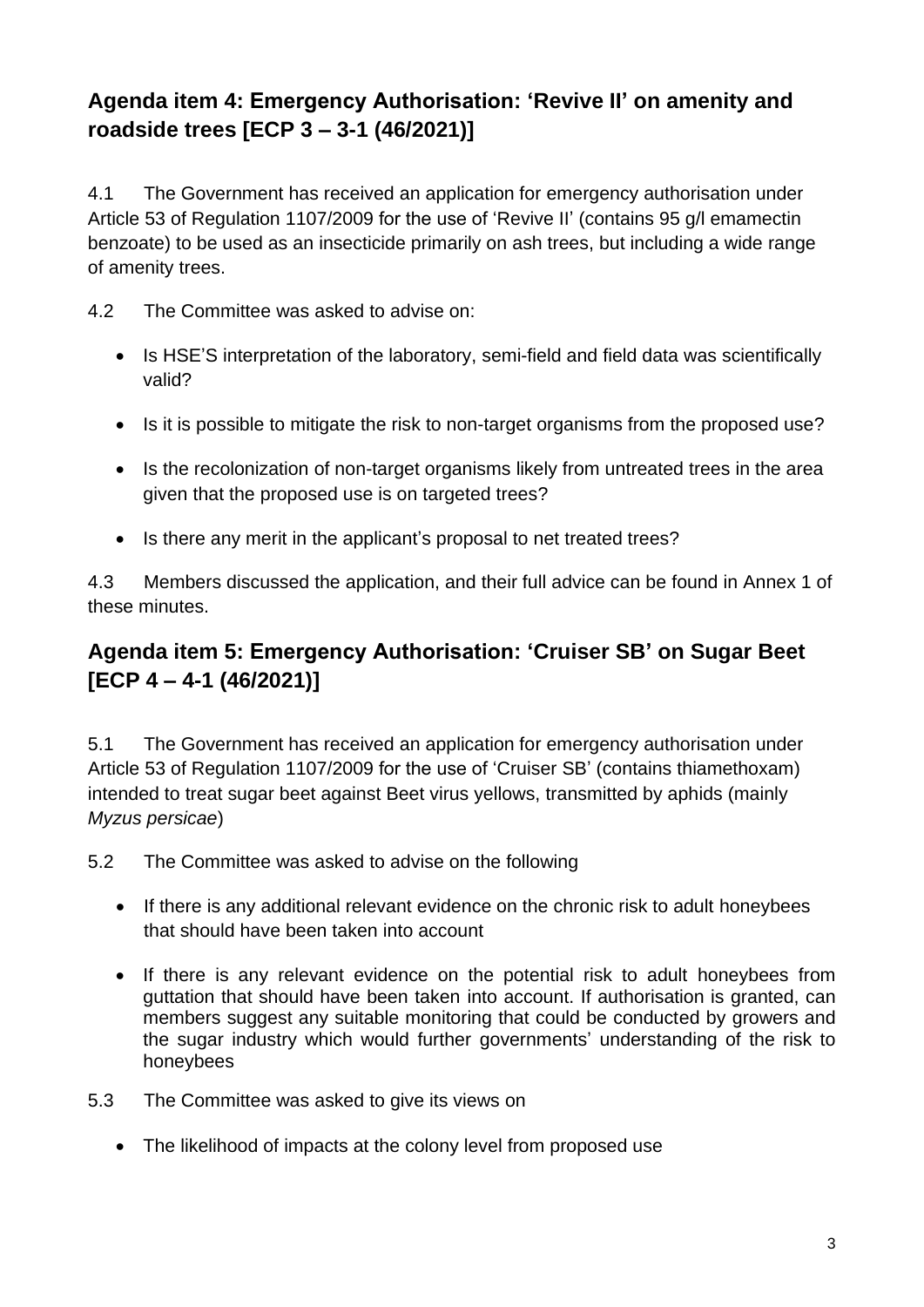• The appropriateness of these risk mitigation measures in reducing the risk to honeybees

Whether there are any additional measures that could be implemented to mitigate the risk to honeybees

5.4 Members discussed the application, and their full advice can be found in Annex 2 of these minutes.

# **Agenda item 6: Application for commercial authorisation of the new product '1,4-Sight' as a sprout inhibitor on stored potatoes [ECP 5 – 5-4 (46/2021)]**

6.1 The Government has received an application for commercial authorisation under Article 33 of Regulation 1107/2009 for the use of '1,4-Sight' (containing 100% 1,4 dimethylnaphthalene) for use as a sprout inhibitor on stored potatoes.

6.2 The Committee was requested to advise on

- The proposed residue definition for risk assessment for plants (root crop only)
- The proposed residue definition for risk assessment and monitoring for livestock
- The HSE approach to evaluation of the processing studies and the impact this has on the consumer risk assessment

6.3 Members discussed the application, and their full advice can be found in Annex 3 of these minutes

# **Agenda item 7: Pyraclostrobin – Amphibian data [ECP 6 – 6-5 (46/2021)]**

7.1 The active substance pyraclostrobin has been approved as a fungicide/plant growth regulator since 2004 and is used across a number of authorised Plant Protection Products. Data have been received suggesting potential adverse effects of pyraclostrobin towards amphibians. The Committee was requested to advise

- Whether HSE's interpretation of both the laboratory and semi-field data is scientifically valid.
- To what extent does the difference in the size and age of the test animals have on determine the degree of risk.
- If, in the absence of test data, using a Suspension Concentrate (SC) and extrapolating from the Emulsifiable Concentrate (EC) was the most appropriate option.
- 7.2 The committee was asked to give its views on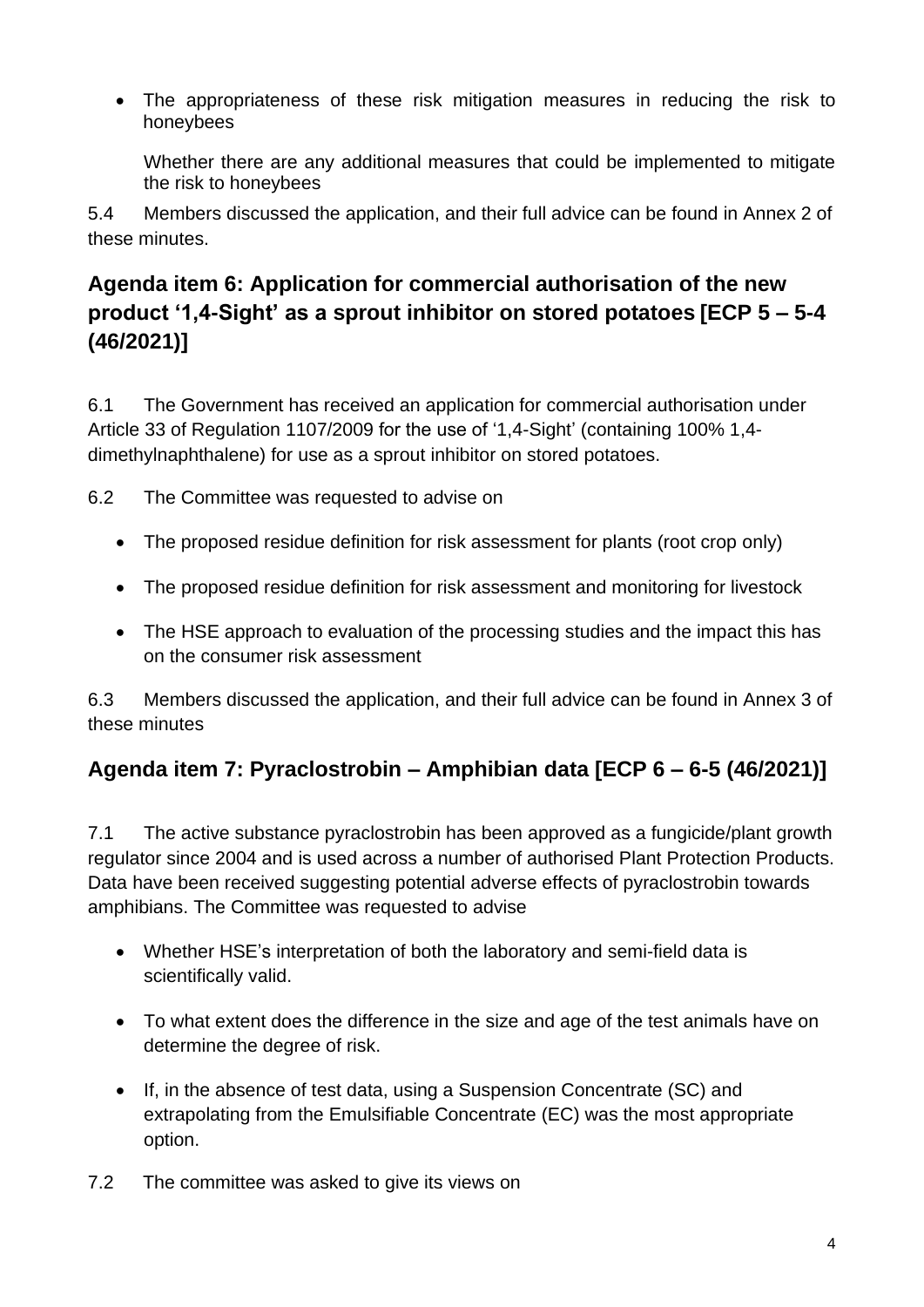- The acceptability of the potential risk to young amphibians and potential mitigation measures if HSE's current assessment indicates a risk to amphibians.
- 7.3 Members noted:
	- That while evidence suggests greater susceptibility of smaller metamorphs, there is insufficient data to characterise this observation at the mechanistic level. The higher surface area to volume ratios of smaller individuals could directly influence relative toxicity, and the changing physiology and development stage of amphibians that is evidenced from the scientific literature could also be important.
	- They had concerns over the data gap on chronic effects on older amphibians and would be interested in further information on the mode of action in amphibians.
	- That extrapolation from EC to SC was perhaps not the most appropriate method and that data from the wettable granulate formulations should be considered.
	- They support the timing-based restrictions proposed by HSE.

# **Agenda item 8: Clopyralid contamination of commercial compost and manure [ECP 7 (46/2021)]**

8.1 HSE presented an information paper, inviting Members to note the proposed label restrictions for clopyralid-containing products. These label restrictions are intended to supplement the on-going stewardship scheme for aminopyralid.

8.2 The Committee welcomed the actions taken by the product owners in proactively approaching the risk.

- 8.3 Members noted:
	- The existence of other chemically similar compounds that have not yet been considered as potential compost contaminants.
	- That the forthcoming withdrawal of peat-based composts has led to a wider range of crop plant residues being incorporated into composts, and the implications of this for end-users are not yet well understood.
	- It would be desirable to introduce an herbicide activity test built into residue studies where crops are potential compost-feed stocks.
	- They would support the development of a more strategic approach across industry in managing the substitution of peat-based composts. Such an approach should promote greater awareness amongst amateurs.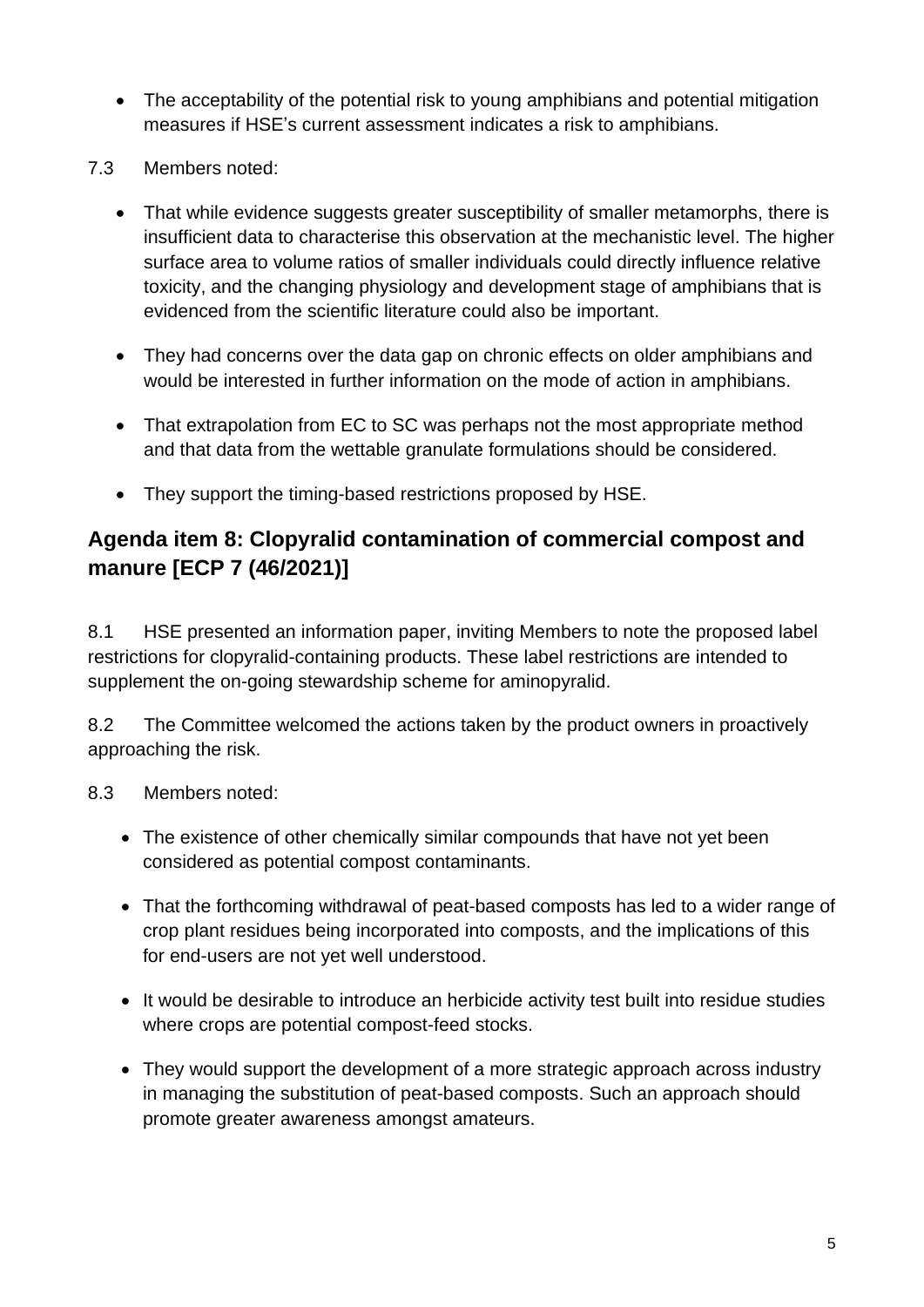# **Agenda item 9: Proposal for new member familiarisation programme [ECP 8 – 8-1 (46/2021)]**

9.1 The Secretariat introduced an information paper outlining the proposed process for the familiarisation of new Members. The Committee was asked to comment on the merits of the proposal and any further steps they felt useful.

- 9.2 Members noted:
	- The proposed system was welcome as an improvement on the existing induction programme.
	- There is a benefit in a 'buddying' programme as part of induction, and it was felt the ECP should determine the most appropriate 'buddy' person internally.
	- They felt greater flexibility in the timing of proposed familiarisation sessions would be appreciated by Members.

9.3 Members further expressed interest in the development of a glossary of terms involved in the regulatory process as a familiarisation tool and the possibility of allowing existing Members to attend onboarding sessions as refreshers.

# **Agenda item 10: Update from Other Government Departments**

### **10.1 Scottish Government**

10.1.1 The Scottish Government noted that the Scottish Pesticide Stakeholders Group, has met twice since March and finalised their terms of reference and membership.

10.1.2 The group is attended by Government Officials and Minsters, representatives from all pesticide use sectors and other interested parties including; AHDB, NFUS, Soil Association, SEPA, NatureScot, independent agronomists, agricultural researchers and retailers. The Scottish Government consider the forum to have been productive for both officials and stakeholders.

10.1.3 In late May, Ministerial responsibility for pesticides moved from the Rural Affairs and Islands portfolio to Environment and Land reform under Ms Mairi McAllan. There remains a possibility for further changes in ministerial remits following a SNP/Green Party cooperation agreement.

### **10.2 Welsh Government**

10.2.1 In May 2021 Julie Jones was appointed as the Minister for Climate Change, with pesticides and chemicals within her portfolio. The Welsh Government Programme for Government placed significant emphasis on combatting climate change and supporting biodiversity.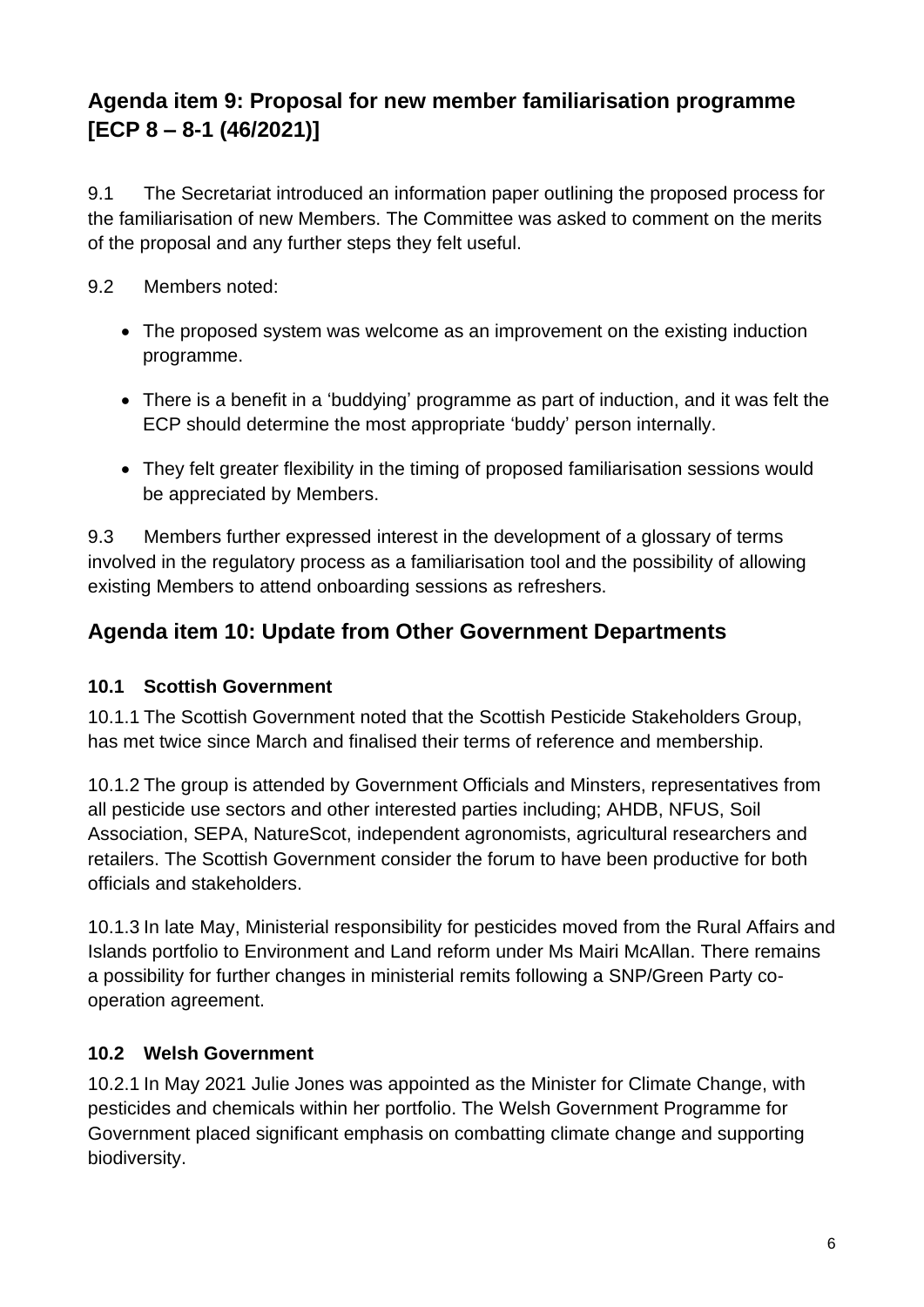10.2.2 Members were informed that registration for a new round of the Welsh pesticide disposal scheme funded as part of the PestSmart project had closed in early September. Members had previously been provided information on this scheme in March 2021.

10.2.3 The Welsh Government continues to work with Defra and other Devolved Administrations on supporting the National Pesticide Action Plan and the GB Active Substances review.

### **10.3 Northern Irish Government**

10.3.1 The Northern Irish Government reported that the impacts of the Ireland/Northern Ireland protocol were more significant on import inspections by plant health inspectors rather than on Plant Protection Products.

10.3.2 They noted that divergence between GB and NI has begun to occur, such as in the cases of alpha-cypermethrin, famoxadone and mancozeb but believe the majority of these will become re-aligned when HSE reaches a regulatory decision on these substances. A submission concerning the withdrawal of Metaldehyde, ensuring alignment with GB, is currently being considered by the DAERA Minister.

# **10.4 Defra**

10.4.1 Defra thanked Members for their involvement with the call for views on development on Independent Scientific Advice circulated in July, noting a positive response rate. They informed Members the next steps would be analysing the key themes highlighted from the internal views, finalising the details of an external call for views, undertaking a survey of the different models for obtaining expert advice both within and beyond the UK, and potential follow-up conversations based on topics raised in the call for views.

# **10.5 Public Health England**

10.5.1 Members were informed that from Friday 1st October 2021, Public Health England (PHE) will cease to exist, and the majority of staff employed by PHE will be transferred to the new UK Health Security Agency (UKHSA).

10.5.2 The UKHSA will be responsible for planning, preventing and responding to external health threats, and providing intellectual, scientific and operational leadership at national and local level, as well as on the global stage. UKHSA will ensure the nation can respond quickly and at greater scale to deal with pandemics and future threats. UKHSA is an executive agency, sponsored by the Department for Health and Social Care. UKHSA will assume the role of PHE with the ECP.

# **10.6 Natural England**

10.6.1 Natural England reported that research commissioned from the UK Centre for Ecology and Hydrology (UKCEH) "A proposal for terrestrial environmental monitoring of Plant Protection Products" has been finalised. Natural England is planning to publish the report in November 2021 and offered to provide a presentation to the Committee following publication.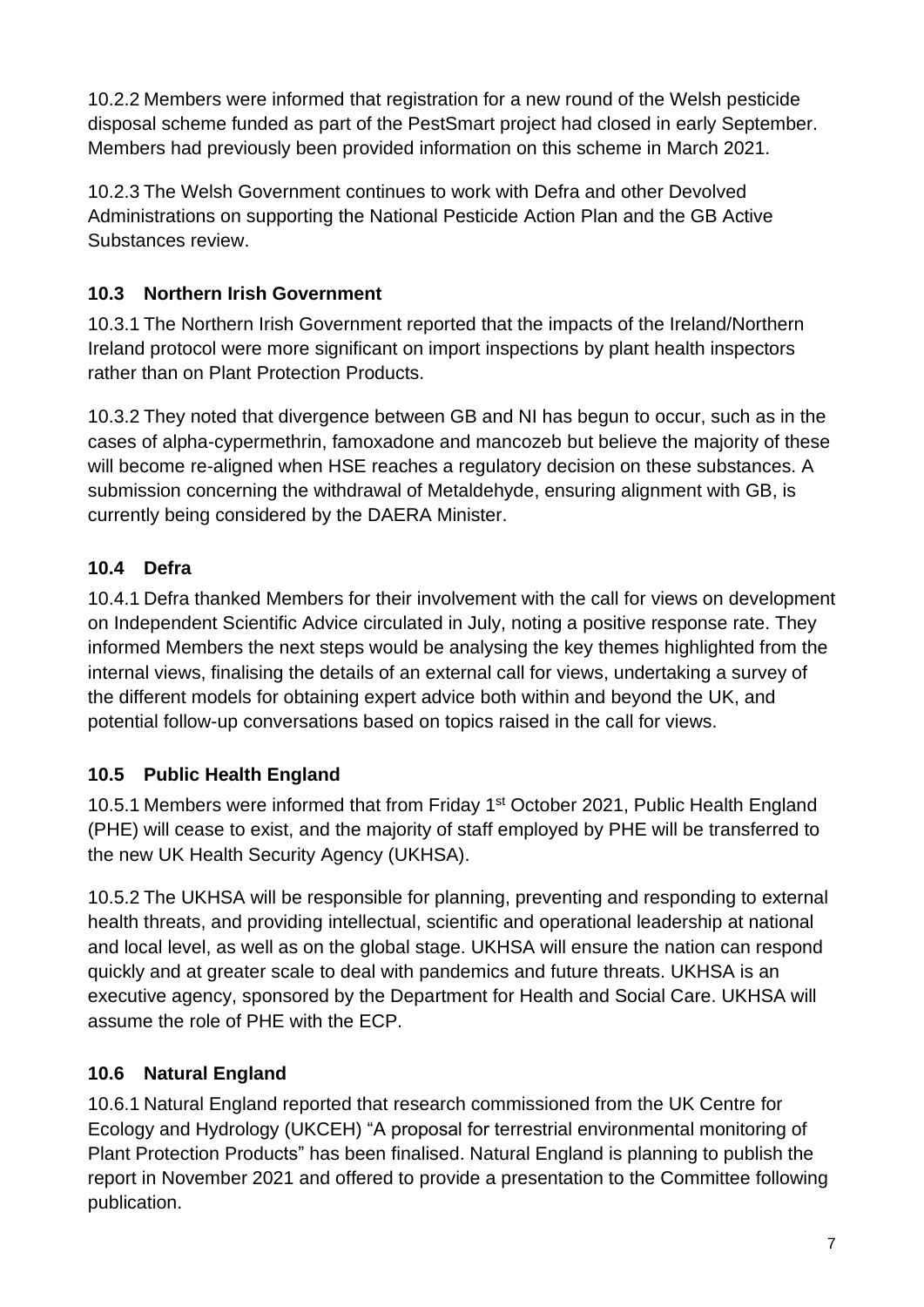10.6.2 Natural England updated Members on their plans concerning the recruitment of further ecotoxicological expertise. They highlighted their involvement in development of Integrated Pest Management approaches in England, including through advising on the development of Defra's Environmental Land Management Schemes.

### **10.7 Food Safety Agency**

10.7.1 The FSA updated the Committee on the joint work of the Committees on Toxicity (COT) and Committee on Carcinogenicity of Chemicals in Food, Consumer Products and the Environment (COC).

10.7.2 COT and COC have produced a report on synthesising and integrating epidemiological and toxicological evidence. The report is currently being finalised and is intended for publication in late October. The FSA agreed to provide Members with the report once following publication.

# **Agenda item 11: Date of next meeting**

11.1 23<sup>rd</sup> November 2021 – full business meeting to be held virtually.

# **Agenda item 12: Any Other business**

### **12.1 First UK Authorisation: 'Futureco NoFly WP' [ECP 9 (46/2021)]**

12.1.1 HSE introduced a paper for information relating to an application for the first UK authorisation of 'Futureco NoFly' (contains *Paecilomyces fumosoroseus* strain FE9901) as an insecticide for use on courgette, cucumber, gherkin, pumpkin, melon, ornamentals, aubergine, pepper and tomato. The Committee noted the authorisation.

### **12.2 Flonicamid – Honeybee data [ECP 10 (46/2021)]**

12.2.1 Members noted the action taken by HSE following the receipt of data on the active substance regarding its potential chronic oral toxicity to honeybees.

12.2.2 HSE agreed to provide further information on the margin of safety used in reaching their conclusions.

# **12.3 HSE correspondence for information [ECP 11 (46/2021)]**

12.3.1 Members noted HSE had replied to the Brassica Growers Association following correspondence received by HSE and the ECP, noted in ECP 10-5 (45/2021). ECP had no additional comments.

# **12.4 HSAC/ECP joint analysis on copper [ECP 12 (46/2021)]**

12.4.1 It was noted that the version of the report seen by Members is currently undergoing final amendments by HSAC.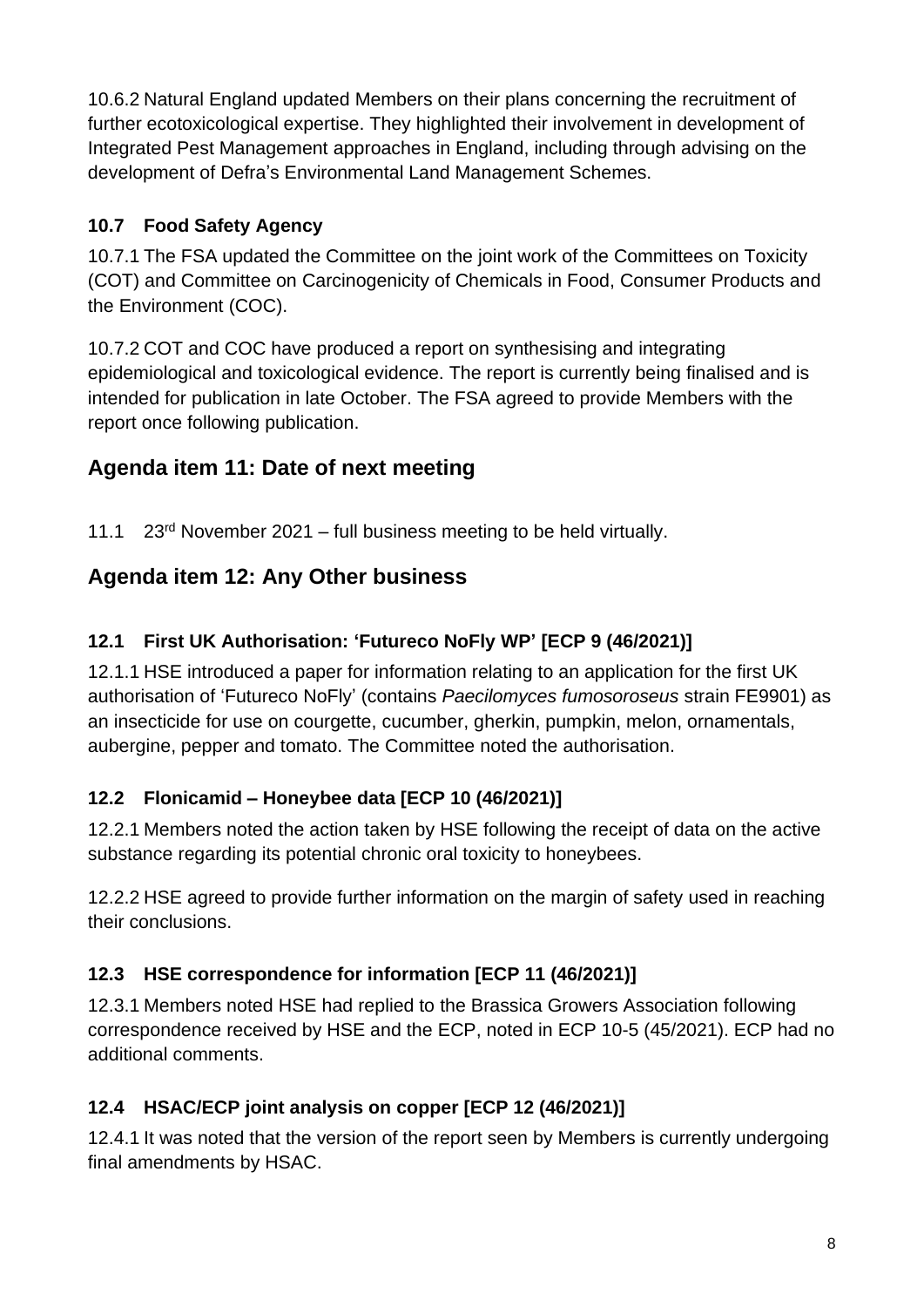12.4.2 Members agreed that the final draft will need to be brought before the Committee at a later date and tasked the Secretariat with circulating the final draft for comments and approval after revision by HSAC.

### **Action: Secretariat**

### **12.5 Committees update: Work of the Pesticides Residues in Food (PRiF) Committee and Pesticide Forum Annual Indicators report**

12.5.1 It was reported that the PRiF monitoring programme had suffered disruption due to the COVID-19 pandemic. During Q2 of 2020 it was temporarily halted, and a restricted version resumed in Q3. The Committee was informed that the 2020 Annual Report had been published.

12.5.2 The Pesticide Forum informed members they remain engaged in the development of the Defra National Action Plan for the Sustainable Use of Pesticides. They further agreed to inform Members upon the publication of their annual report.

### **12.6 Chairs Report**

12.6.1 The Chair noted the ongoing recruitment exercise had progressed to the interview stage and informed the Committee of the expected timeframe.

12.6.2 Members discussed the risk of residues being present in food as a result of amateur pesticide use in horticulture. HSE informed Members that oversight existed for this risk in the professional sector but agreed there is limited data on amateur use. The risk in the amateur context was considered to be low.

> **Ethan Clabby ECP Secretariat September 2021**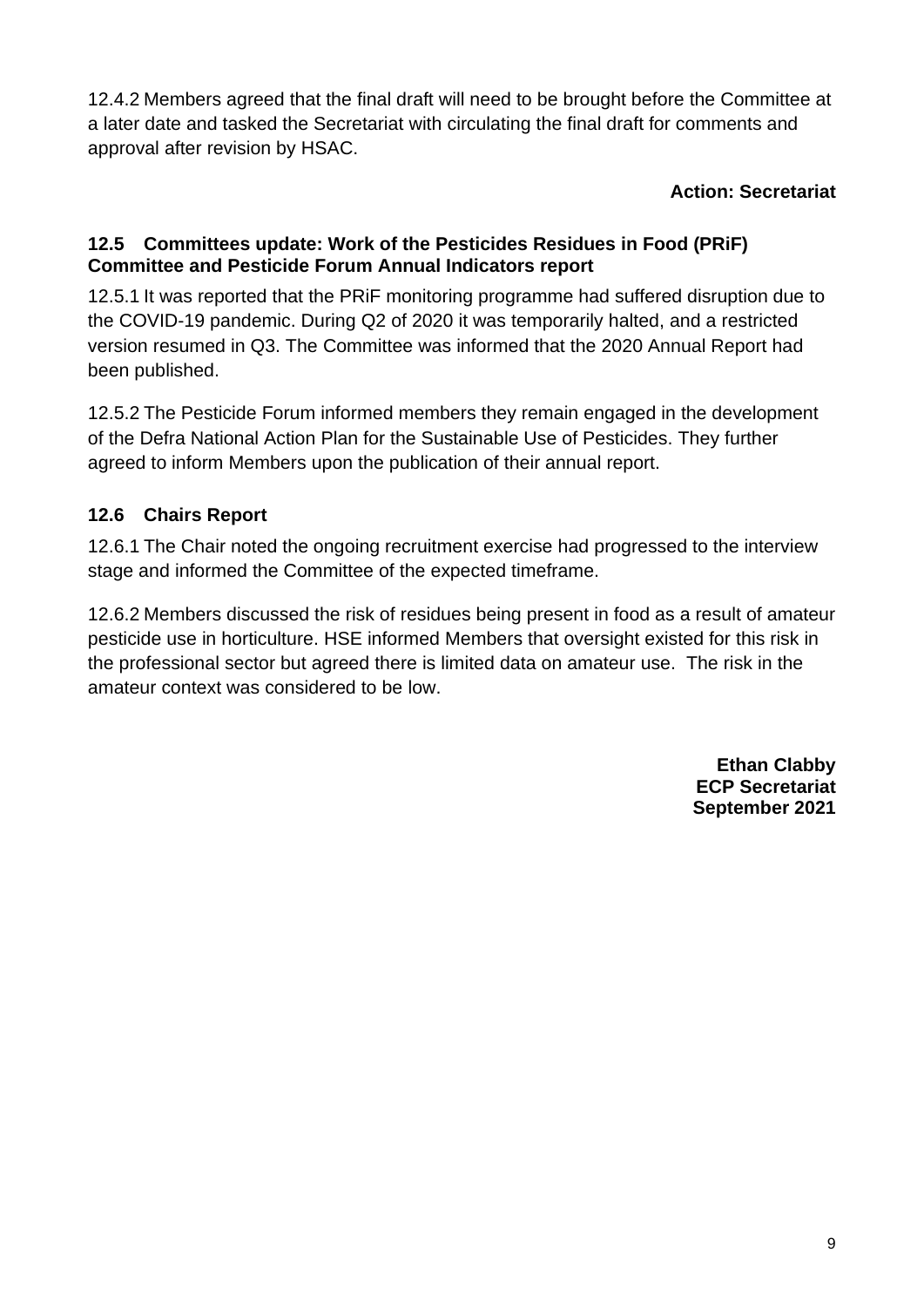### **ECP ADVICE TO GOVERNMENT: USE OF 'REVIVE II' ON AMENITY AND ROADSIDE TREES**

#### **Issue**

1. The Government has received an application for an emergency authorisation for the use of 'Revive II' (containing emamectin benzoate) for use as an insecticide on amenity and roadside trees.

### **Action required**

- 2. The Committee is requested to advise on:
	- Is HSE's interpretation of the laboratory, semi-field and field data scientifically valid?
	- Is it possible to mitigate the risk to non-target organisms from the proposed use
	- Is the recolonisation of non-target organisms likely from untreated trees in the area given the proposed use is on targeted trees
	- Is there any merit in the applicant's proposal to net treated trees.

#### **Discussion**

- 3. The Committee *noted* that:
	- The applicant sought authorisation via Article 53 of Regulation 1107/2009 because the product is not authorised in the UK.
	- This was the first application for this use and covered five pest species and up to 11 host tree species.
	- If granted, the use would be via a tree injection system in accordance with a statutory Plant Health Order under the supervision of Plant Health and Seed Inspectors.
	- None of the proposed pests is present in the UK and all are notifiable; the application is preparing for the eventuality of future UK-wide outbreaks. Authorisation would be issued for each of the individual target pests only in the event of an outbreak, in order to eradicate these and prevent its establishment in the UK.
	- The proposed restriction of use to individual trees of cultural value was not, of itself, an eradication plan, but one tool in a wider eradication plan.
	- Risks to operators are mitigated through the use of personal protective equipment (PPE) and engineering controls.
	- The risk to birds and mammals and non-target arthropods cannot be finalised due to a lack of data.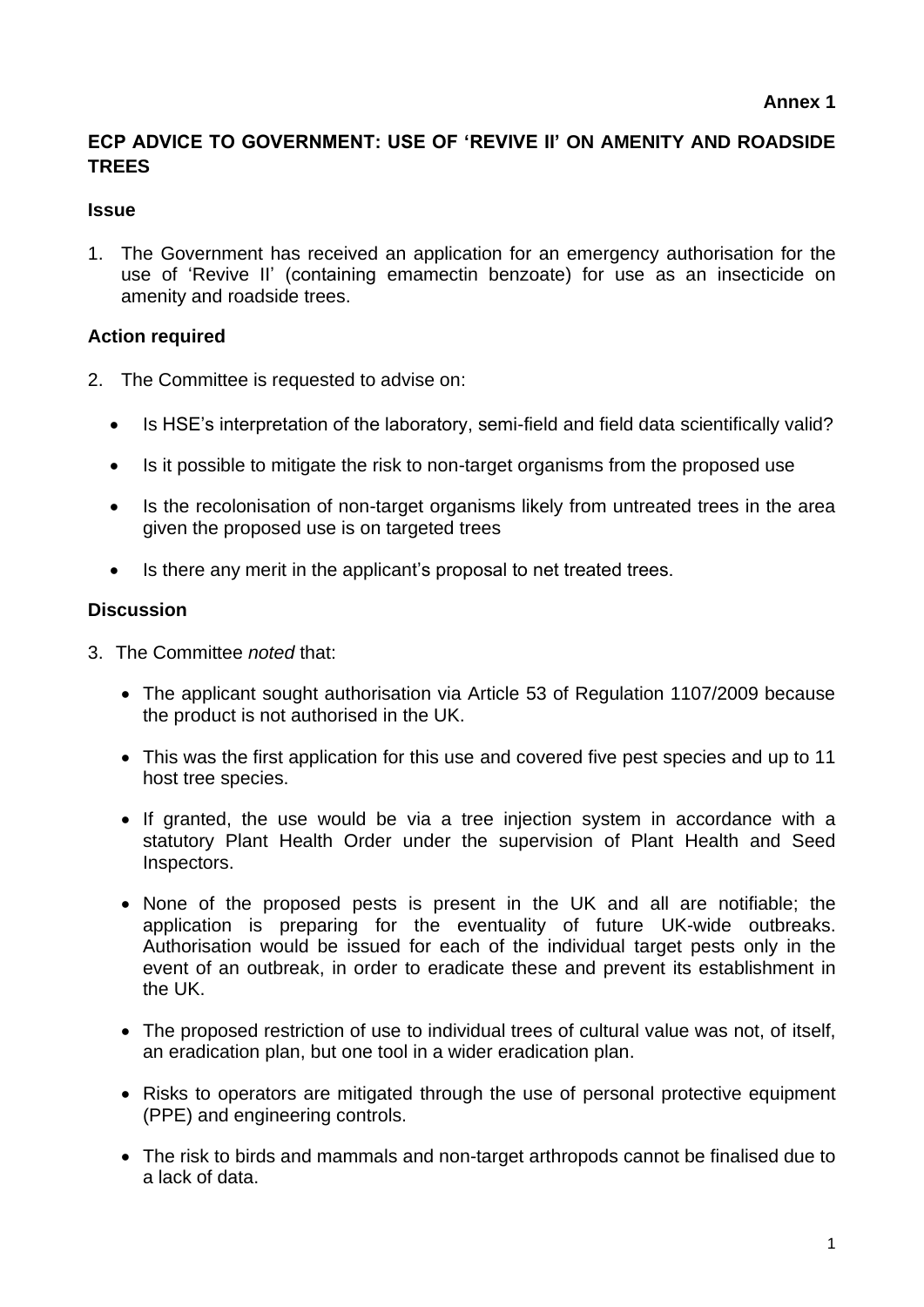- 4. The Committee *agreed* with HSE's evaluation that:
	- The use is limited and controlled given it would be restricted to specific trees and overseen by a Plant Health and Seed Inspector
	- The ecotoxicology assessment concluded that risk to soil organisms and non-target terrestrial plants is within that deemed acceptable for standard authorisation.
- 5. The Committee *disagreed* with HSE's evaluation that:
	- The risk to honeybees cannot be finalised until suitable exposure data on the residue levels of emamectin benzoate in nectar and aphid honeydew are available.
	- The calculation of a worst case PECsw that concluded that only 1.22 leaves entering a water body from a treated tree is sufficient to breach the regulatory acceptable concentration (RAC) is appropriate.
- 6. The Committee *advised* that:
	- While they agree that an assessment on honeybees cannot be made, and that the product will persist for more than one season, initial use could be restricted to avoid flowering periods to provide some mitigation. Some of the species of interest, particularly ash, are not particularly attractive to bees but if there are no other pollen and nectar sources available, bees will forage on these.
	- The PECsw is unduly conservative as most of the active is likely to be bound in sediment and not freely available. If a whole tree's worth of leaves was introduced into the standard ditch, the water column PEC should only marginally be above the RAC. This would change the PECsw by around 4 orders of magnitude. This indicates the need for sediment data.
	- Following treatment of isolated trees, recolonisation by non-target organisms is likely from untreated trees in the area. The time-scale for successful recolonisation will be species-specific.
	- It is not possible to mitigate the risk to non-target organisms from the proposed use
	- An emergency authorisation under Article 53 of Regulation 1107/2009 was not the correct process for the proposed use. The Committee offered to work with Government to develop protocols that would facilitate a more appropriate evaluation.

### **Conclusion**

7. On the basis of the evidence presented to ECP, the Committee agreed that it was unable to support an emergency authorisation under Article 53 of Regulation 1107/2009.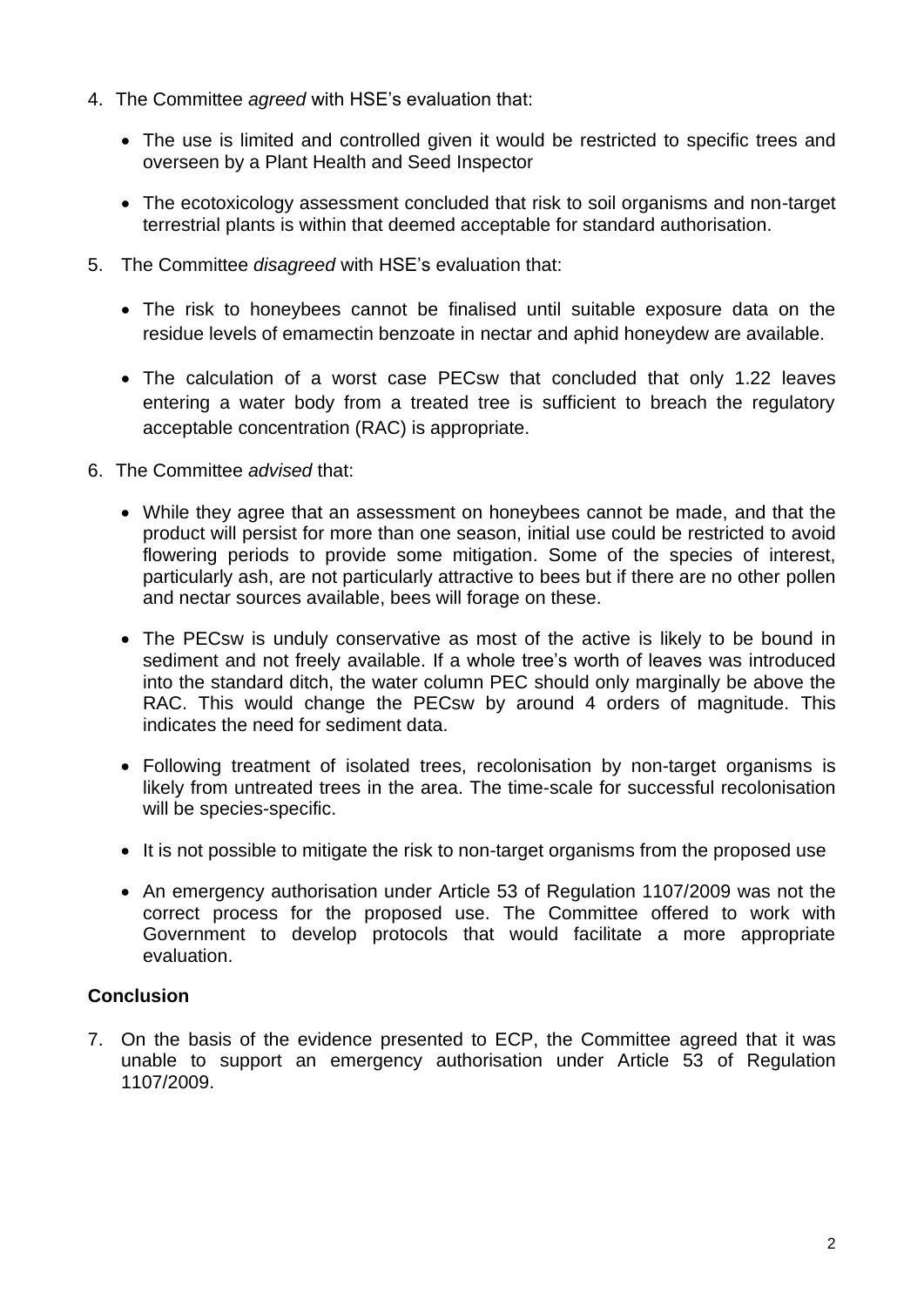### **ECP ADVICE TO GOVERNMENT: USE OF 'CRUISER SB' ON SUGAR BEET**

#### **Issue**

1. The Government has received an application for an emergency authorisation for the use of 'Cruiser SB' (containing thiamethoxam) for use as a seed treatment on sugar beet.

### **Action required**

- 2. The Committee is requested to advise:
	- If there is any additional relevant evidence on the chronic risk to adult honeybees that should have been taken into account
	- If there is any relevant evidence on the potential risk to adult honeybees from guttation that should have been taken into account
	- If authorisation is granted, can members suggest any suitable monitoring that could be conducted by growers and the sugar industry which would further governments' understanding of the risk to honeybees.
- 3. The Committee is requested to provide a view on:
	- The likelihood of impacts at the colony level from proposed use
	- The appropriateness of these risk mitigation measures in reducing the risk to honeybees
	- Whether there are any additional measures that could be implemented to mitigate the risk to honeybees

#### **Discussion**

- 4. The Committee *noted* that:
	- This is the second consecutive application for this proposed use.
	- The applicant has not provided any new data to government since the previous emergency authorisation application for which the Committee provided advice in November 2020.
	- The risk from non-dietary exposure is acceptable if suitable PPE is worn.
	- The dietary exposure assessments indicated that the use would result in produce complying with maximum residue levels and acceptable risks to those consuming treated produce.
	- The environmental risk assessment indicated an acceptable risk to birds, mammals, aquatic life, non-target arthropods, soil macro-invertebrates, soil processes and non-target terrestrial plants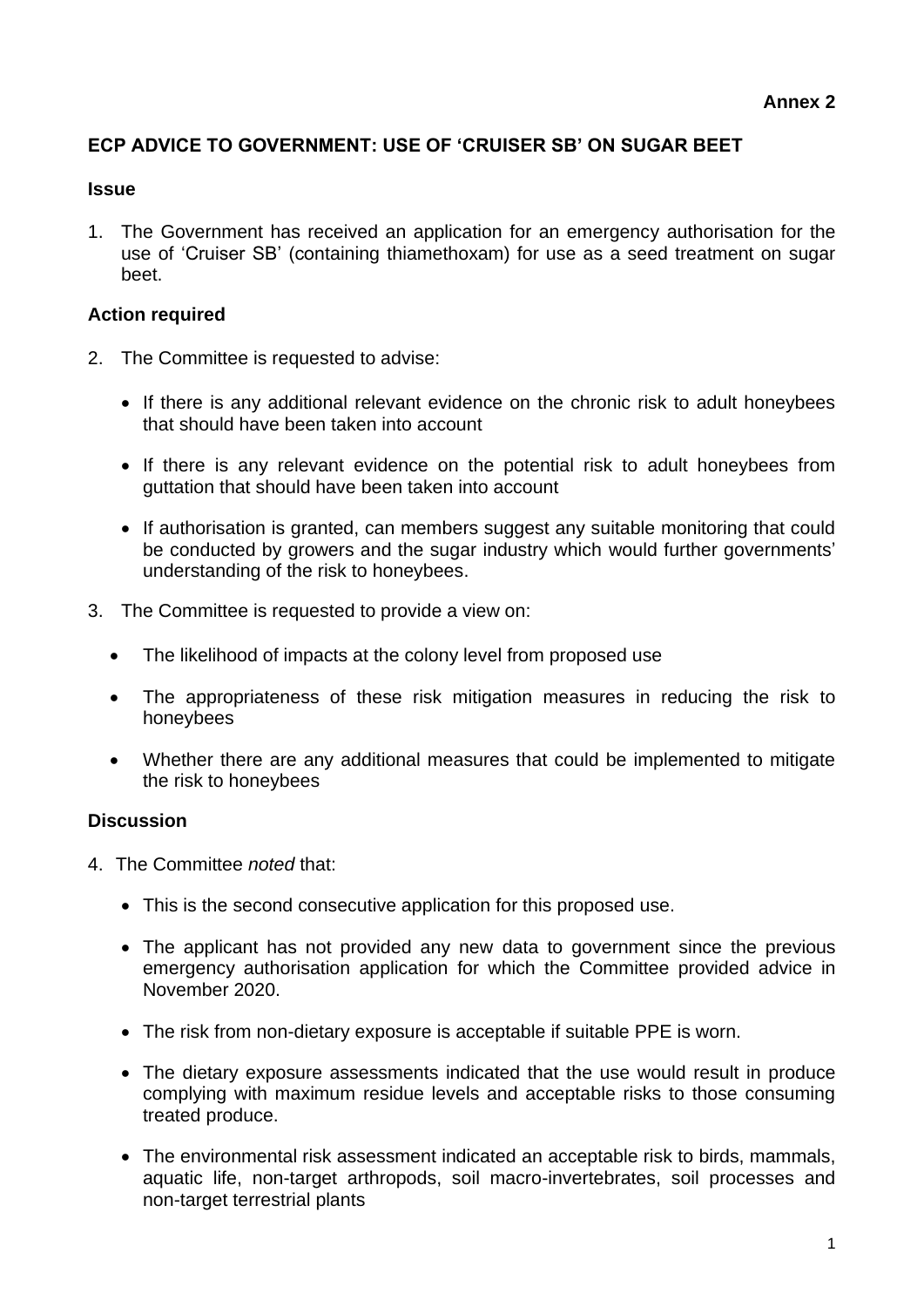- The risks to birds from consuming treated seeds had not been demonstrated to be acceptable. However, consumption of pelleted seeds is considered an unlikely route of exposure
- The chronic risk for adult honeybees from a sugar beet crop could not be assessed. Therefore, no conclusion could be drawn on what the potential effects of exposure to thiamethoxam could be from the proposed use and resulting exposure.
- Off-crop movement of residues could contaminate flowering plants in managed field margins and Natural England opined that some possible mitigation measures could have implications for existing agri-environment agreements.
- The proposed mitigation measures acted through reducing the food sources of the wildlife groups which the mitigation aimed to preserve.
- The latest contracts between growers and British Sugar included an insurance scheme to offset possible losses due to the occurrence of the virus and this needs to be considered in the context of the case for need.
- 5. The Committee *agreed* with HSE's evaluation that:
	- Surface water concentrations may exceed PNEC values established under water quality legislation.
	- There was a case for need based on the impact that failure to control aphids transmitting Beet Virus Yellows can have on yields, though the magnitude of financial loss to growers could not be predicted because of the contract changes.
	- The requirements for emergency authorisation have not been met.
- 6. The Committee *advised* that:
	- There is new evidence regarding the risk from neonicotinoids globally which adds to the weight of evidence of adverse impact on honeybee behaviour and demonstrated negative impacts on bee colonies.
	- Further evidence has been published on the occurrence of thiamethoxam in honey and of adverse effects on other bee species, and these effects should be considered in addition to chronic effects on honeybees.
	- There is a lot of literature on the adverse impact of neonicotinoids on aquatic organisms. Members noted sugar beet production is concentrated into certain areas of the country and therefore regional effects are more likely than if the proposed usage was spread more widely across the country. The HSE assessment indicates that an acceptable risk had been demonstrated for application in March utilising the higher tier RACs for thiamethoxam and clothianidin. However, the predicted levels exceeded the PNECs set under the Water Framework Directive.
	- The data provided indicated that the potential risk to adult honeybees from guttation in sugar beet was low.
	- None of the suggested mitigation measures protected off-crop areas and, if the authorisation is granted, further consideration needs to be given to how this could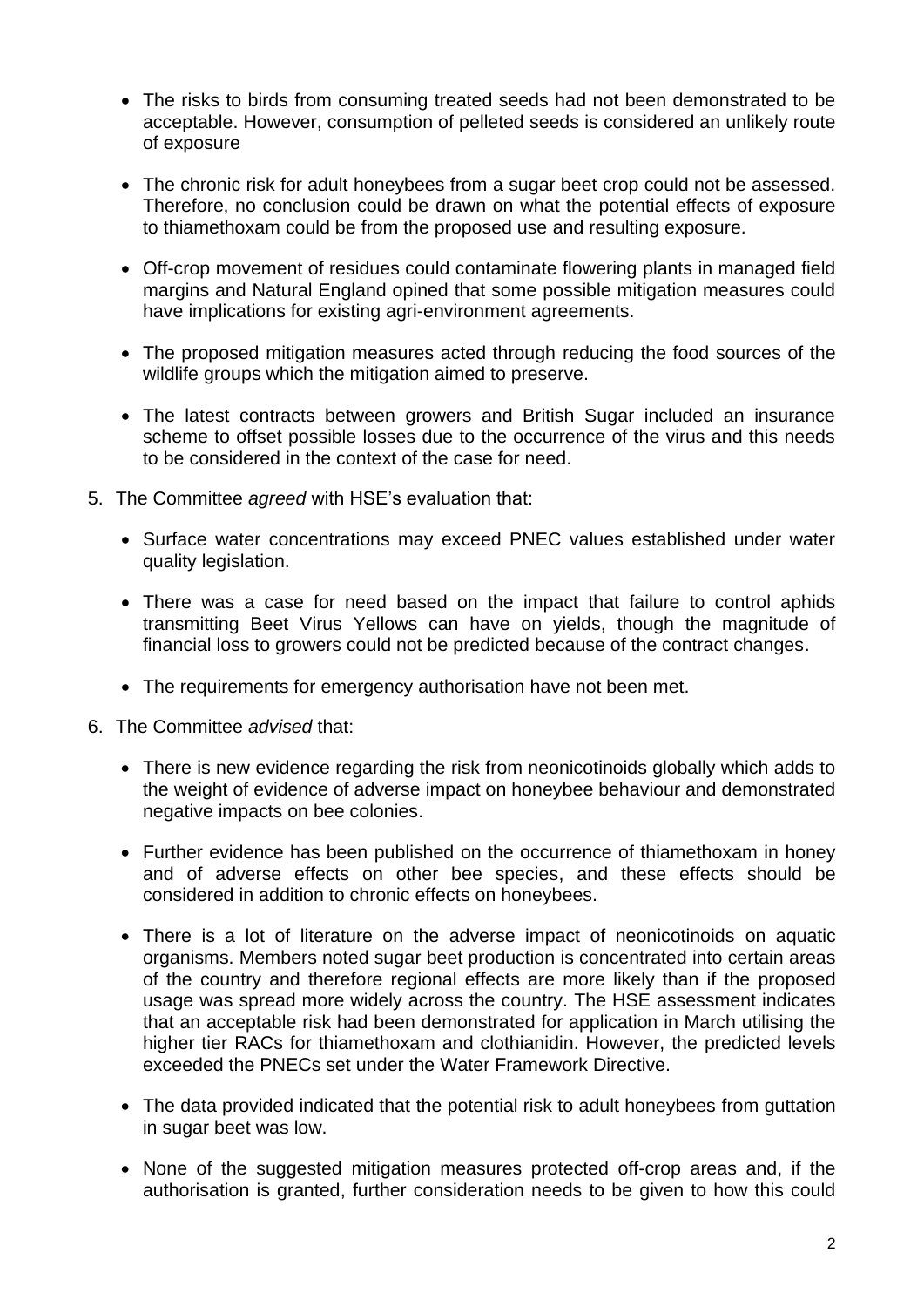impact on growers involved in agri-environmental schemes which involved planting flowering margins.

• The proposed trigger threshold for the authorisation of the treatment of seed was derived when there was no compensation scheme available to growers and needs to be re-calibrated to take into account the terms of the new contracts.

### **Conclusion**

On the basis of the evidence presented to ECP, the Committee agreed that it is unable to support an emergency authorisation under Article 53 of Regulation 1107/2009 because of the reasons laid out by HSE, the expected off-crop environmental effects and the impact of grower contract changes on the trigger threshold for use.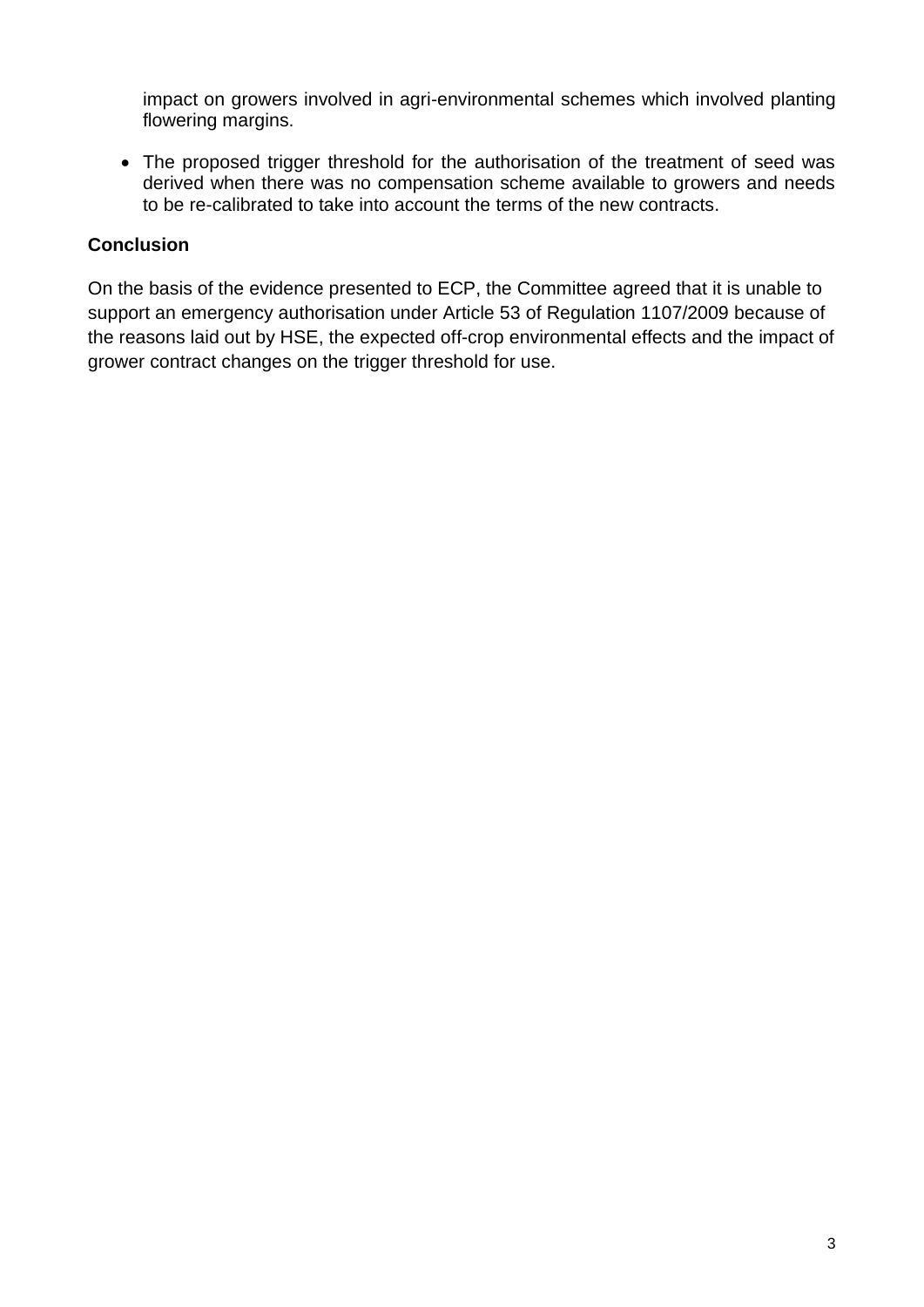### **ECP ADVICE TO GOVERNMENT: USE OF '1,4-SIGHT' ON POTATOES**

#### **Issue**

1. The Government has received an application under Article 33 of Regulation No 1107/2009 for the use of '1,4-Sight' (containing 1,4-dimethylnaphthalene (1,4-DMN)) for use as a sprout inhibitor on stored potatoes.

### **Action required**

- 2. The Committee is requested to advise on:
	- The proposed residue definition for risk assessment for plants (root crop only)
	- The proposed residue definition for risk assessment and monitoring for livestock
	- The HSE approach to evaluation of the processing studies and the impact this has on the consumer risk assessment

#### **Discussion**

- 3. The Committee *noted* that:
	- 1,4-DMN is considered by growers and the industry to be a replacement for chlorpropham as a sprout suppressant. 1,4-DMN is authorised for this use in some EU Member States.
	- HSE evaluated a metabolism study on potato tubers conducted in accordance with the critical GAP for potatoes which allows a conclusion on the residue definition for risk assessment (RD-RA) for plants (root crops only). HSE concluded that the provisional residue definition (EFSA 2013) is appropriate and propose no amendments.
	- HSE evaluated new poultry and ruminant feeding studies. In considering the residue definitions, HSE took into account the occurrence and potency of analytes, as well as the availability of suitable analytical methods. HSE concluded that the residue definitions should be amended to clarify the specific conjugates for ruminants and poultry.
	- HSE were unable to use the data from non-standard processing studies supplied by the applicant to calculate a robust end-point and have therefore estimated consumer exposure based on the consumption of potatoes expressed as the raw agricultural commodity. The consumer exposure assessment results in a conclusion that estimated intakes are > 100 % of the ADI (*Ca.* 147% infants and 109% toddlers).
	- The processing studies provided by the applicant in an attempt to refine the risk assessment were not suitable to propose a robust processing factor which would be required to refine the risk assessment.